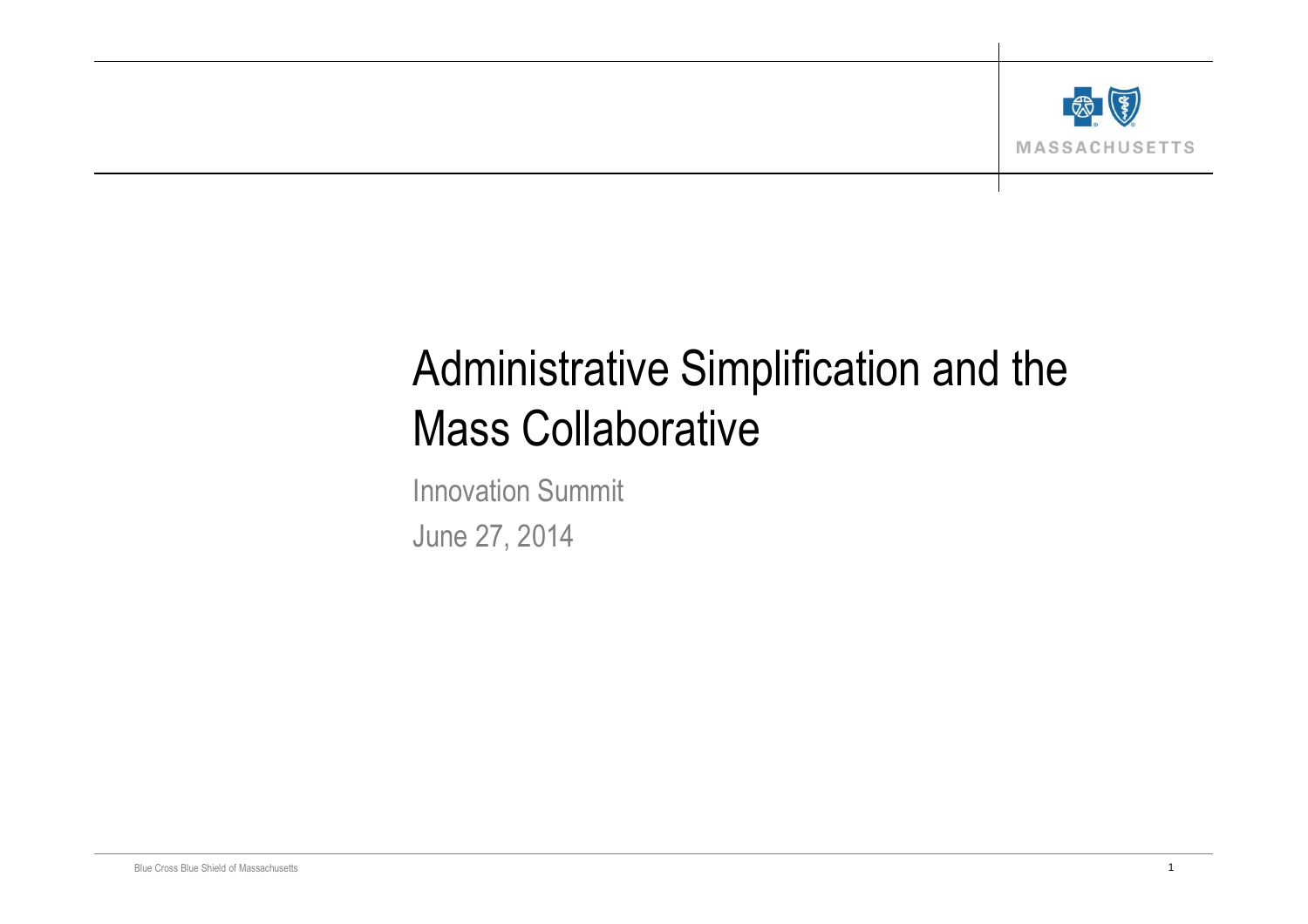#### Discussion Points



- Mass Collaborative
	- History / Mission
	- Successes and challenges
	- Current initiatives / links to regulation
	- Re-focusing of the Mass Collaborative
- State Requirements: Administrative simplification
	- Claims coding
	- Credentialing
	- Authorizations
	- Denied claim appeals
	- Eligibility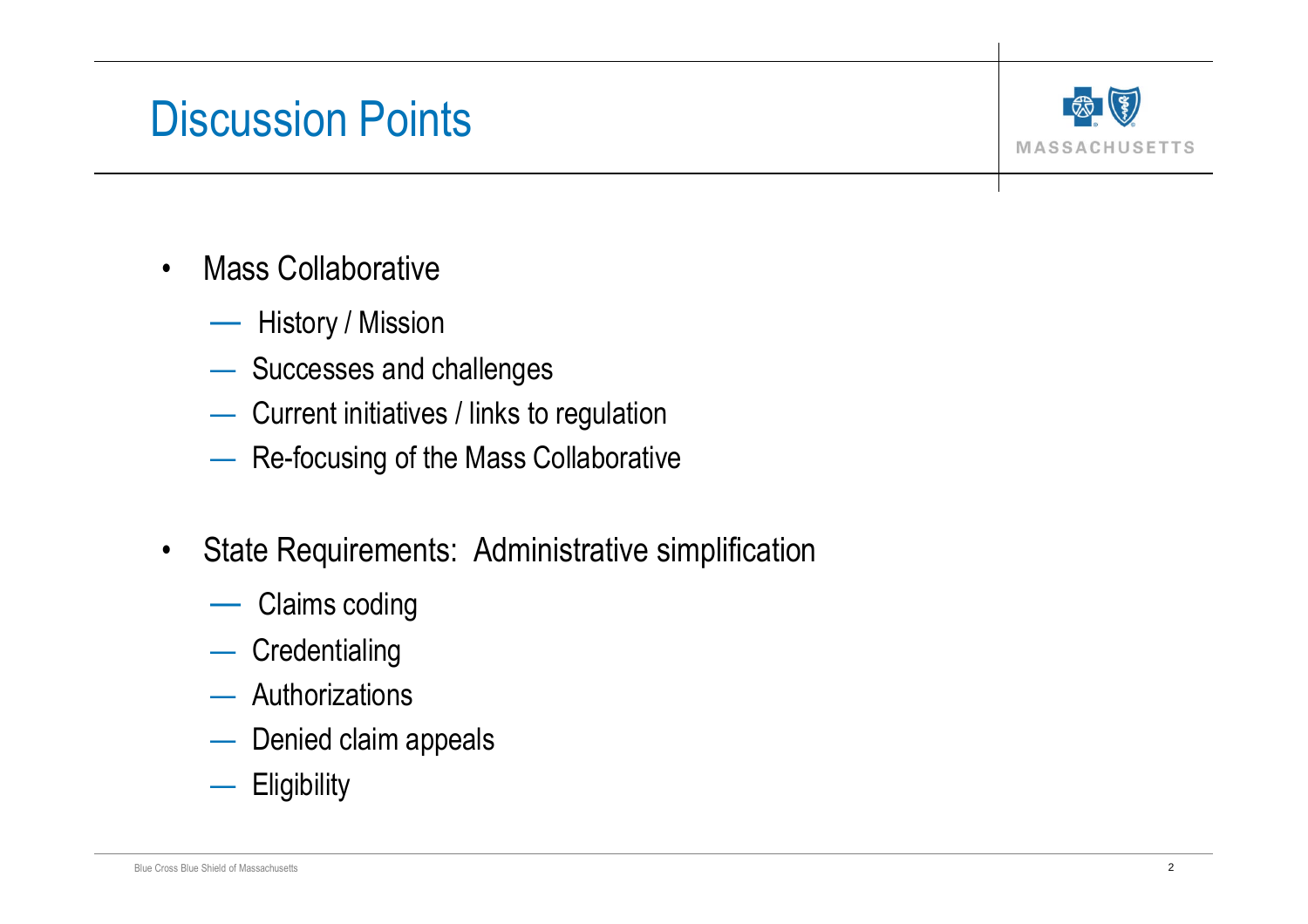## Mass Collaborative



#### **Background and formation**

- Organized in 2010 and led by various stakeholders
- Large participation by most key stakeholders including:
	- All local health plans
	- Numerous provider groups
	- State medical and hospital associations
	- MassHealth
- Informal organization
- Keys to success included:
	- Having senior executives lead the agenda ensuring buy-in across stakeholders
	- Collaborative development of a shared vision/mission
	- Ensuring a bilateral approach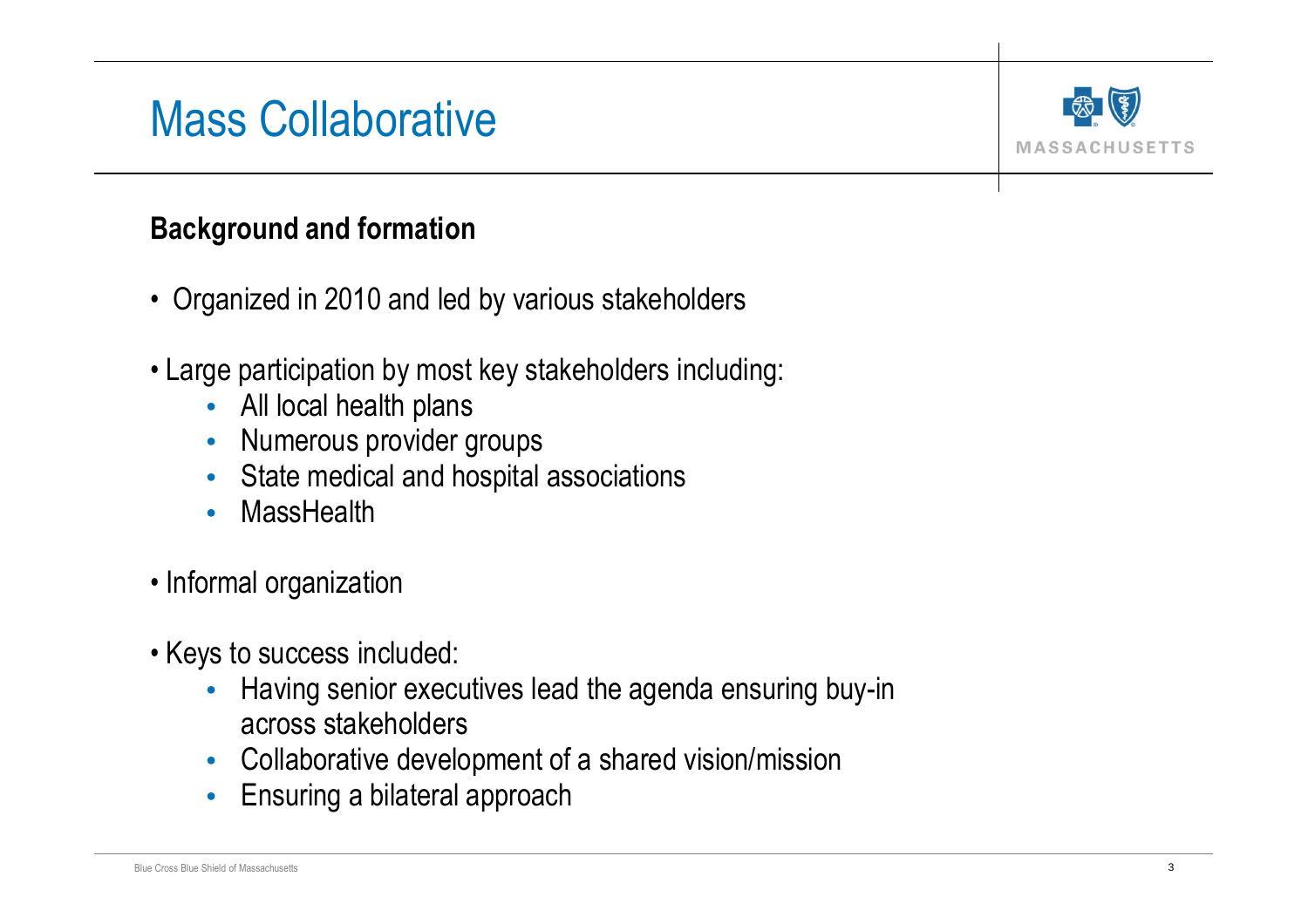### Mass Collaborative Mission



Current Mission Statement

Collaborate with Massachusetts healthcare payers and providers to simplify and improve healthcare administration by increasing transactional efficiency, eliminating waste, and promoting standardization.

*Note: Mission statement likely to be revised to include "being a leading voice in administrative simplification in Massachusetts"*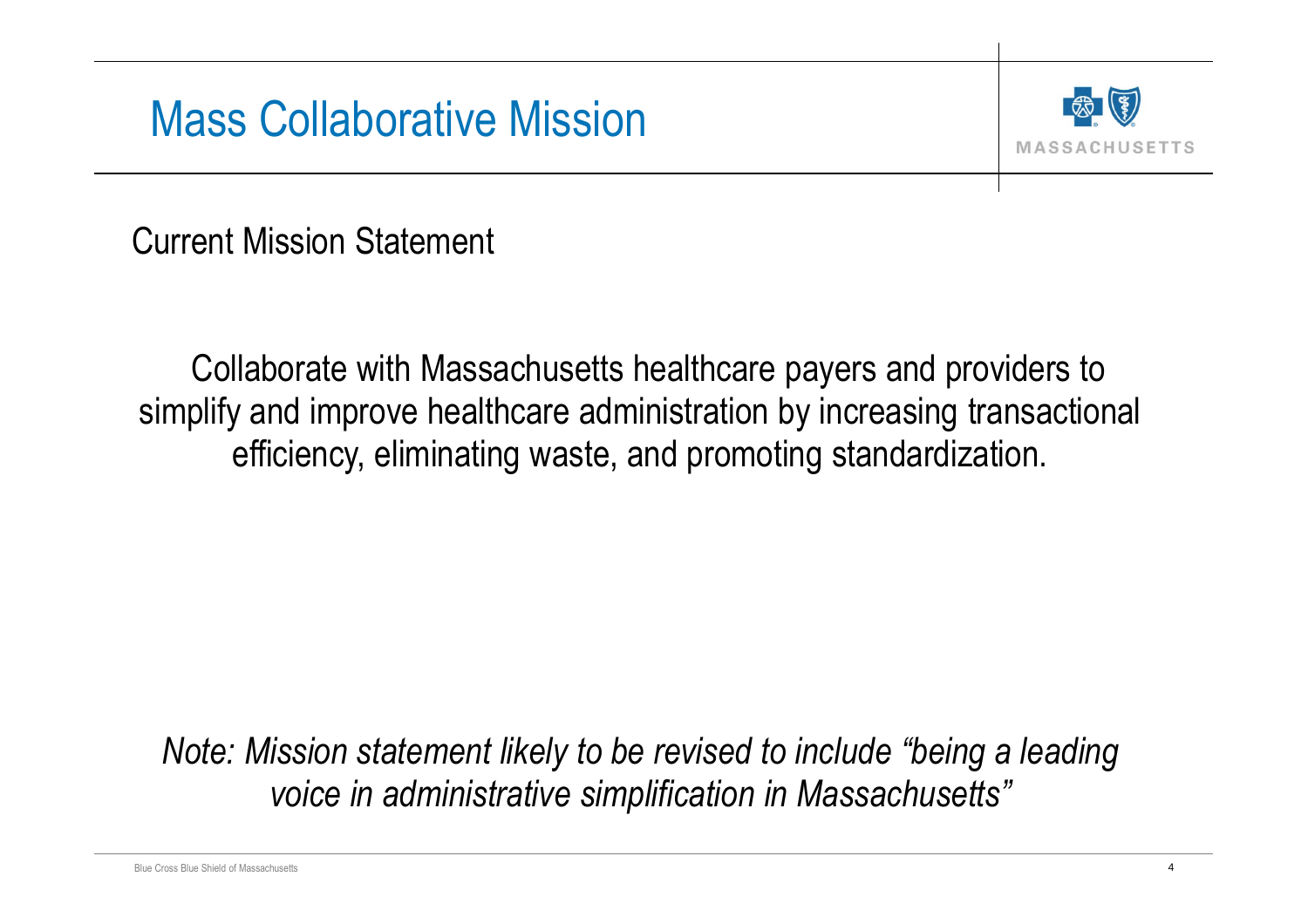# Collaborative Successes



- Identification of major 'pain points' aligned with the provider revenue cycle
	- Front-end: contracting, eligibility and benefits verification, authorizations/referrals, case management, and coding
	- Back-end: claims/claims status, remittances, denials, over/under payments, appeals
- Numerous solutions developed including:
	- Alpha name normalization
	- Standardized appeal forms
	- Standardized authorization forms
	- Consolidated health plan training materials centrally located online for eligibility and authorizations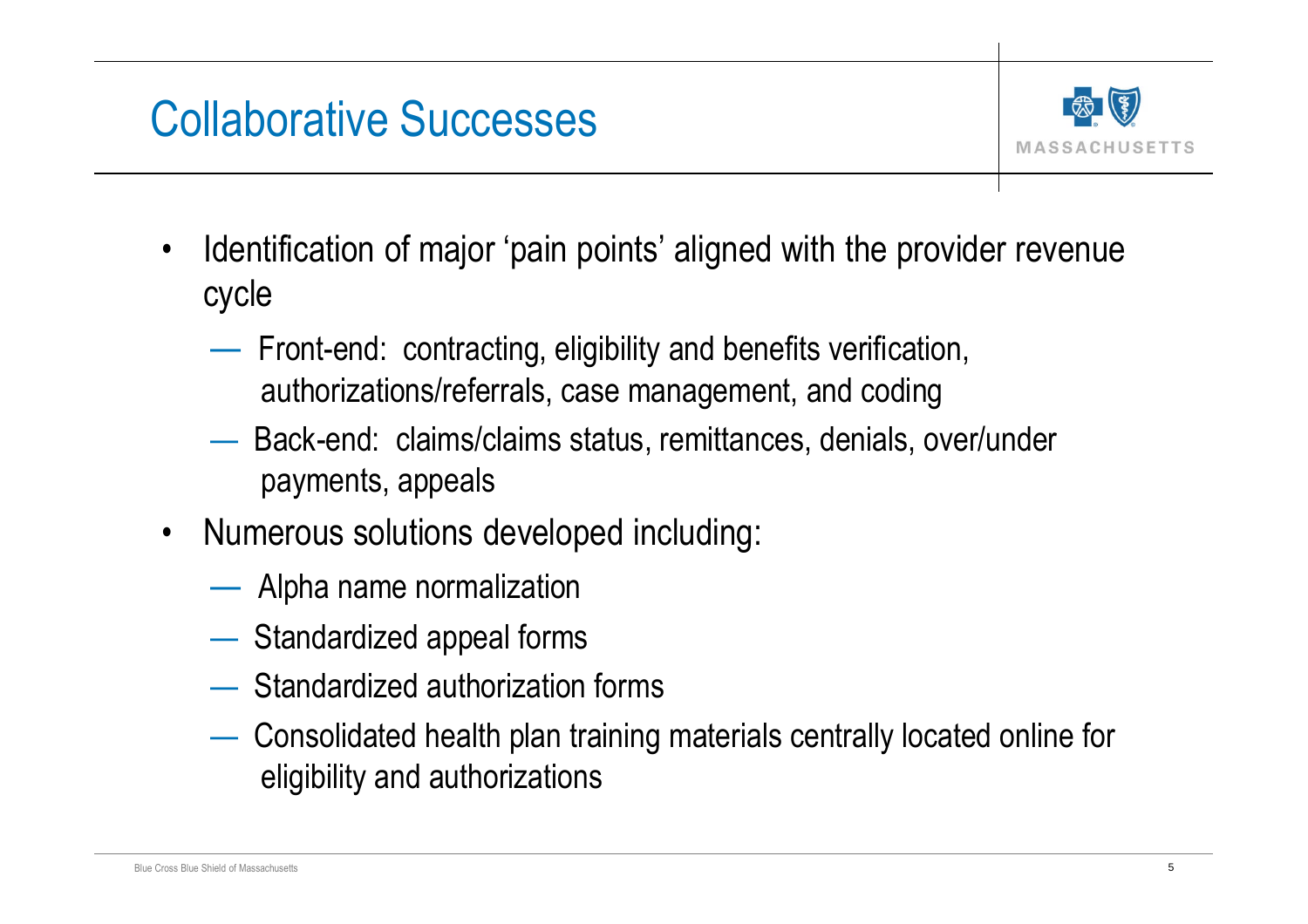# Collaborative Challenges



- Employer engagement
- Small / ancillary provider engagement
- Items perceived as benefiting only health plans

— Example: reducing duplicate claim submissions

- 'Gray' issues that bridge operational and policy lines
	- Example: Standardization of medical policies
- Establishment of success metrics
- Transitioning from paper wins to electronic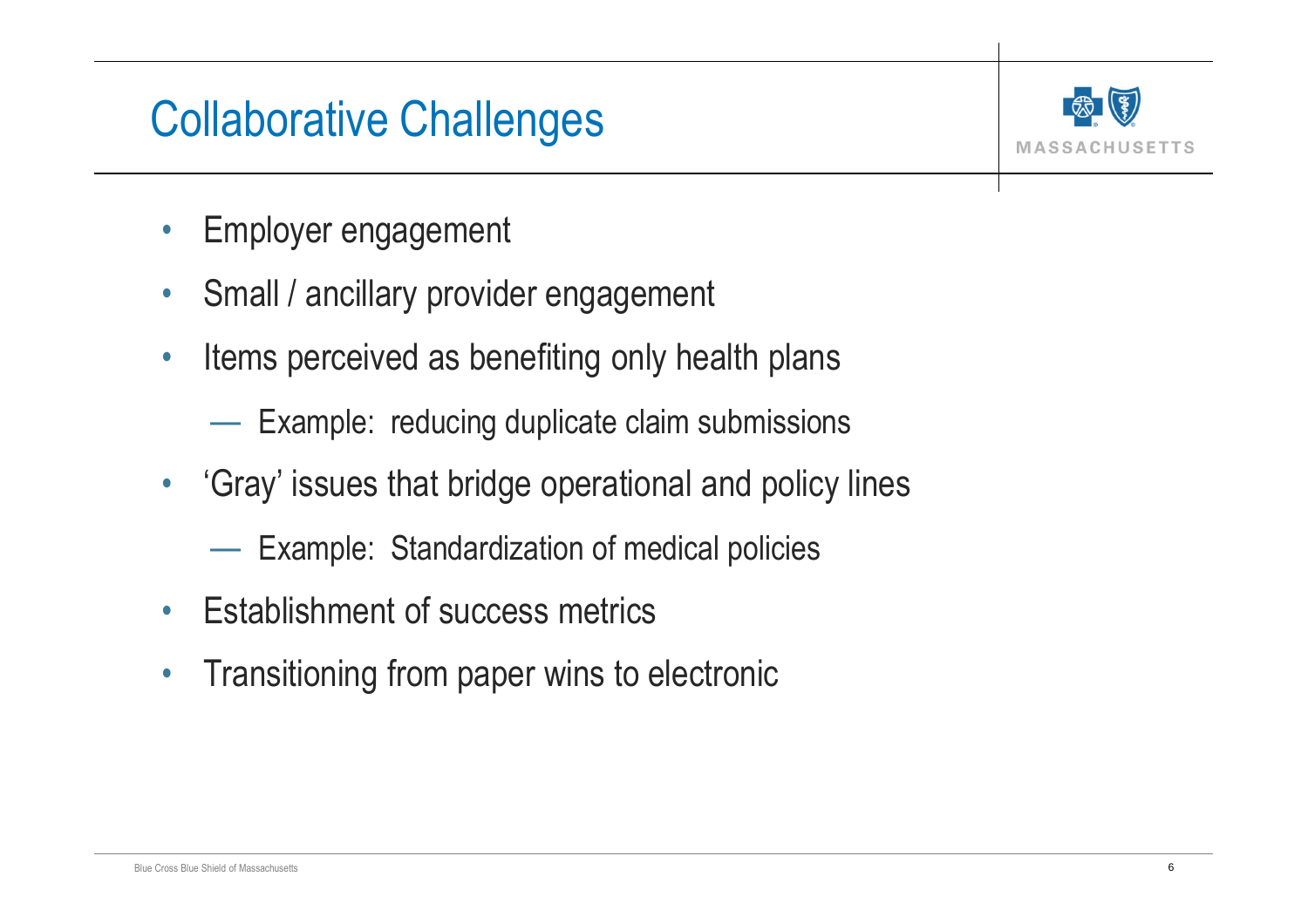### Collaborative 2014 Plans



- Mass Collaborative brand awareness
	- Website planned to go live Q3 2014
- Communications between plans and providers
	- Consolidation of plan communications
	- Standardize the way information (i.e., medical policies) is presented to providers
- Eligibility
	- Assess operating rules impact on eligibility verification, identify gaps, and develop solutions
- Develop and agree upon plan to move paper transactions to electronic over the next 2-3 years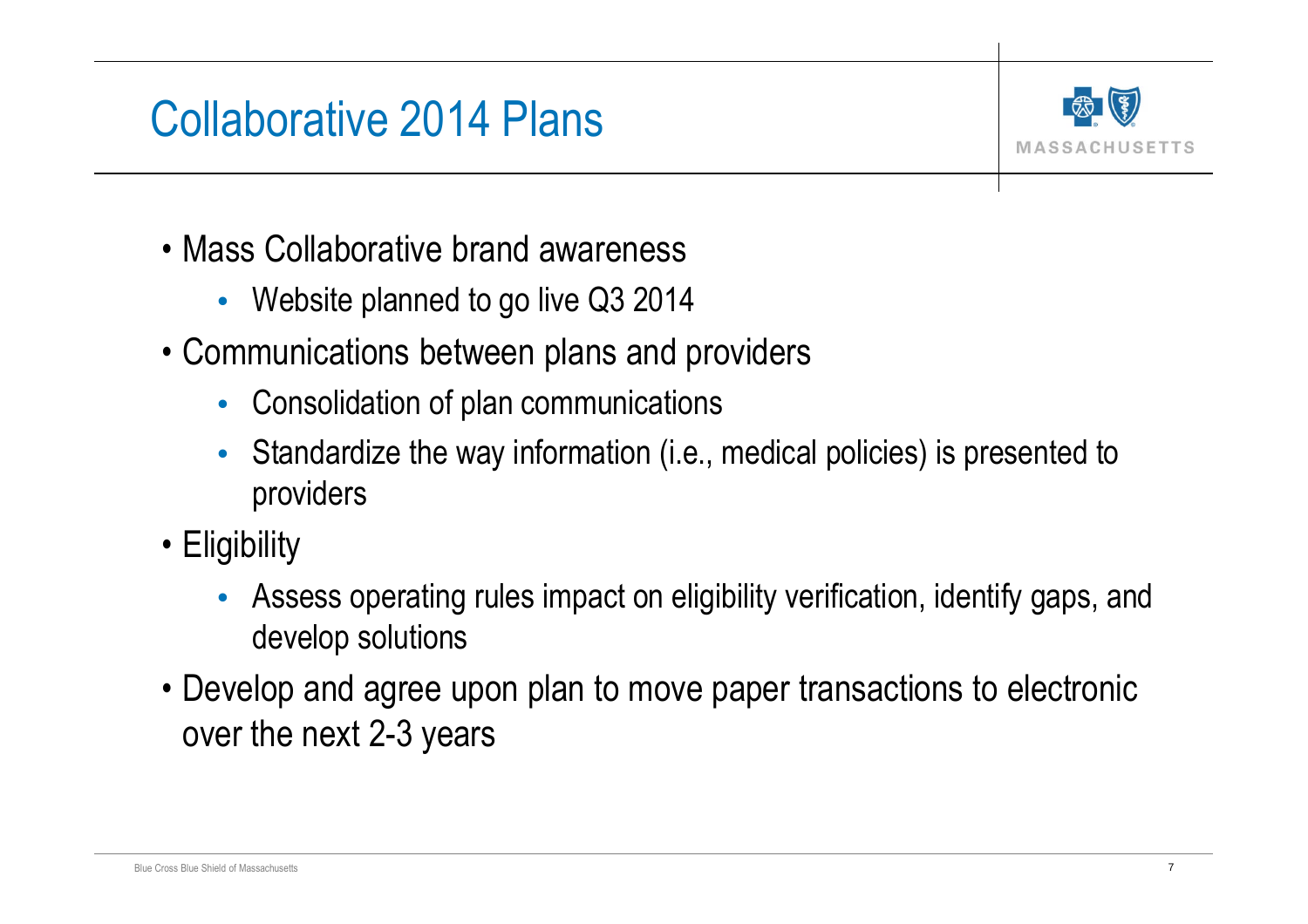# Collaborative 2014 Re-Focus



- Foundational work completed / awareness increasing
	- Together 4+ years
	- Presence established in the Commonwealth
- 2014 focus is to establish the Mass Collaborative as the leading voice in administrative simplification and working with others:
	- Identify complexities
	- Develop solutions for issues
	- Set simplification policies as appropriate
	- Provide input into required state regulations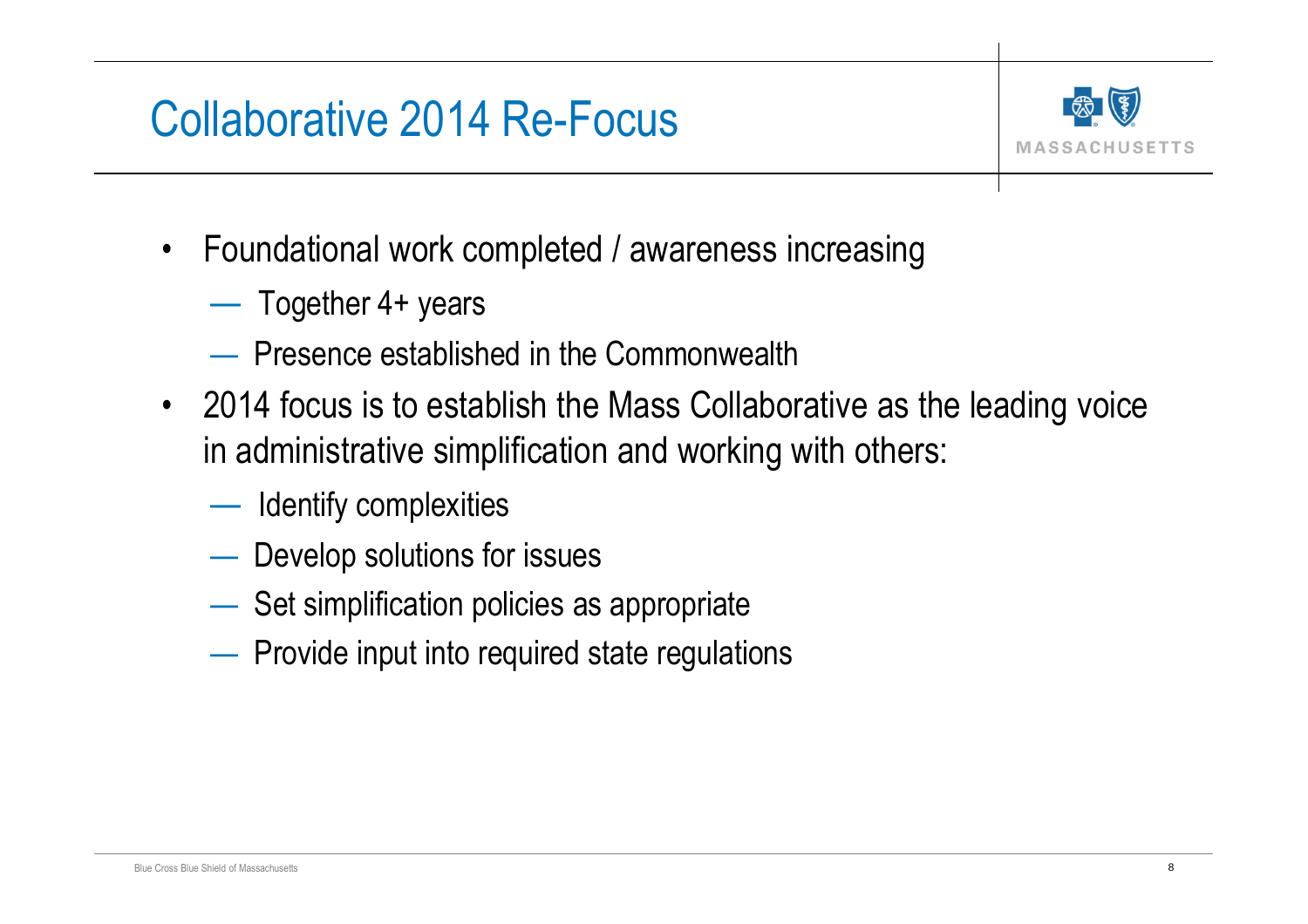# 'Open' State Regulation Requirements



- Chapter 305
	- Claims coding requires submission and acceptance of claims using nationally recognized standards/guidelines
- Chapter 288
	- Requires the Division of Insurance to issues regulations or guidelines around several items including authorizations, credentialing and denied claim appeals
- Chapter 224
	- Requires the Division of Insurance to issues regulations/guidelines around eligibility and authorizations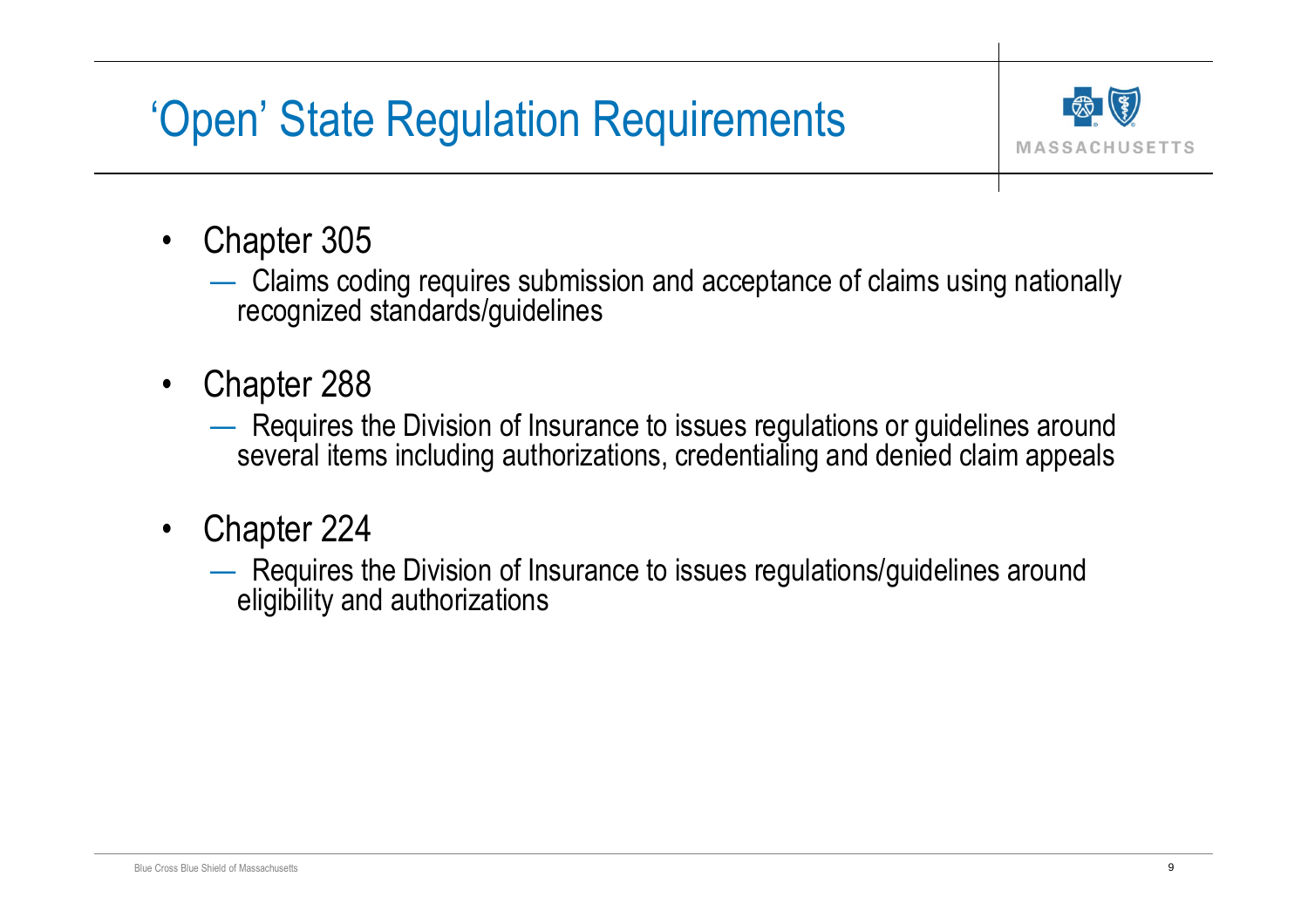# Collaborative Actions on State Requirements



- Chapter 305
	- Numerous Mass Collaborative members negotiated the Chapter 305 language
	- DOI has formed a 'Claims Coding Commission'
		- Majority of the commission are members of the Mass Collaborative
		- Commission has been dormant for 6 months
- Chapter 288
	- Provided joint feedback to DOI on credentialing regulations
	- Developed a standardized authorization form for many services
	- Developed a standardized denied claims appeal form for all local plans
- Chapter 224
	- Working to develop standardized service type authorizations forms
	- Working to identifying remaining issues with the 270/271 eligibility transactions (i.e., Insurance type code)